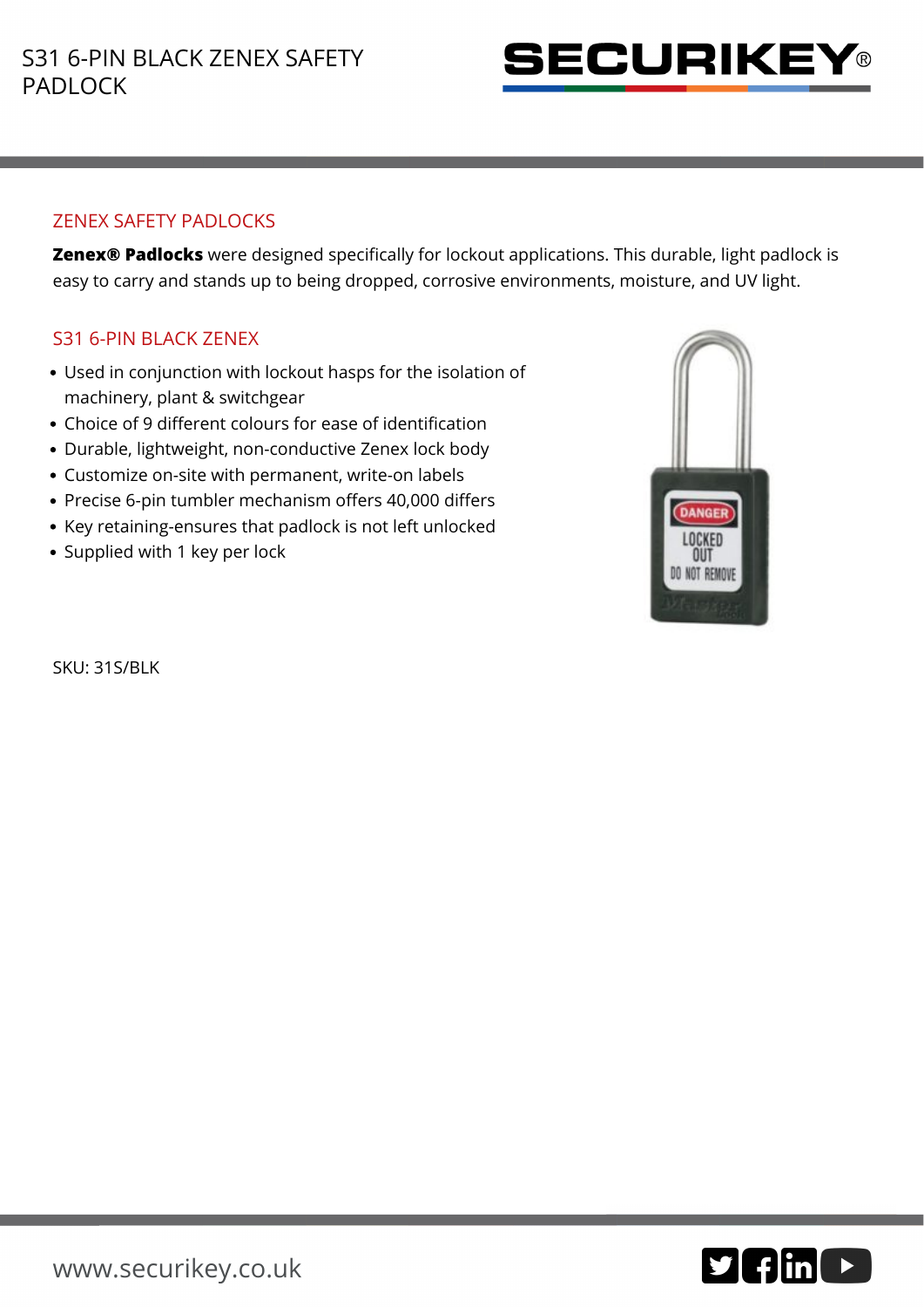

## ADDITIONAL INFORMATION

| Weight                                        | 0.095 kg          |
|-----------------------------------------------|-------------------|
| <b>Dimensions</b>                             | 35 (W) mm         |
| <b>Shackle Diameter</b>                       | 4.7 <sub>mm</sub> |
| <b>Horizontal Shackle</b><br><b>Clearance</b> | 16mm              |
| <b>Vertical Shackle</b><br><b>Clearance</b>   | 38mm              |
| <b>Body Width</b>                             | 35mm              |

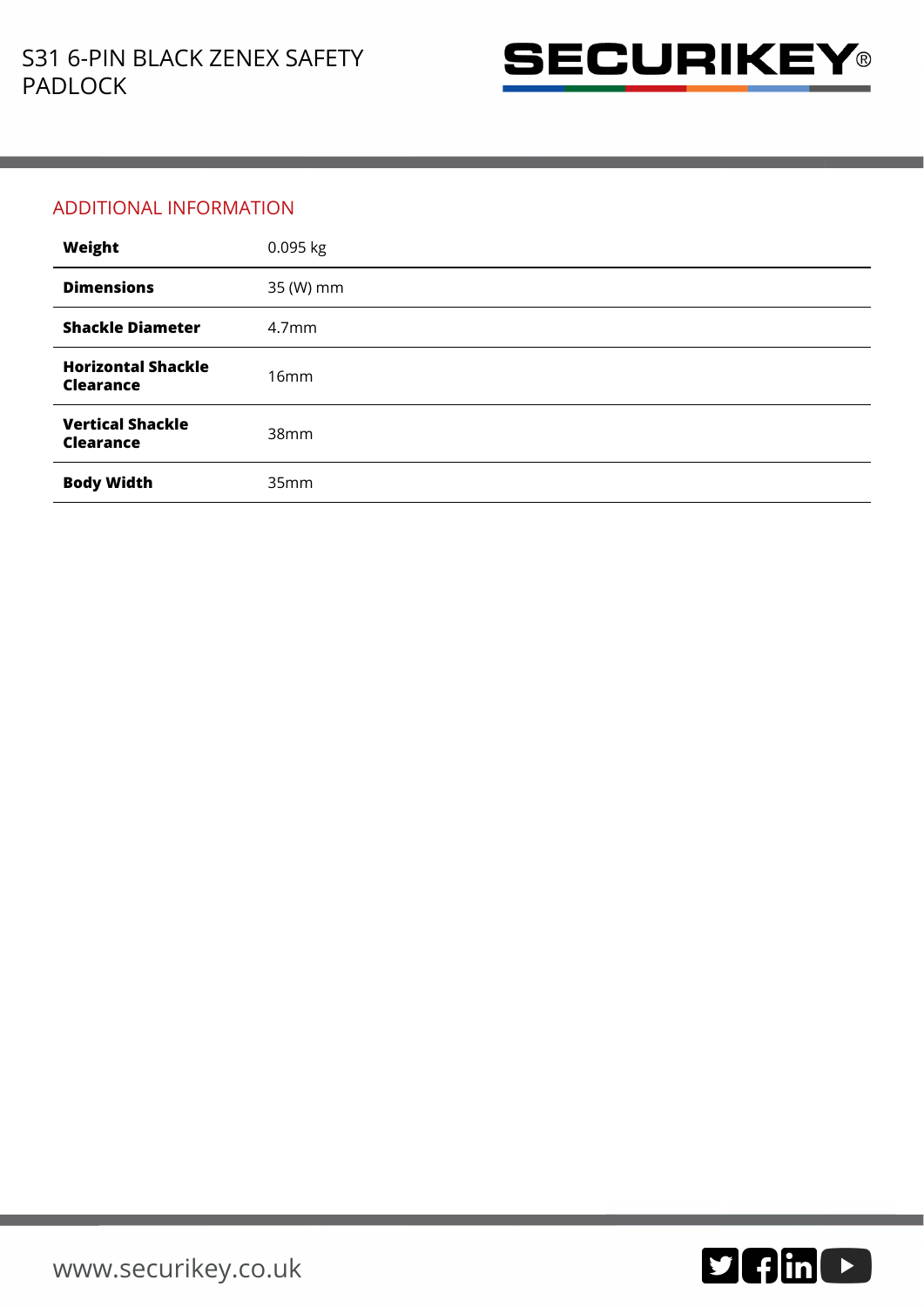

## S31 6-PIN BLACK ZENEX SAFETY PADLOCK IMAGES



S31 Safety Padlock Colour Variations